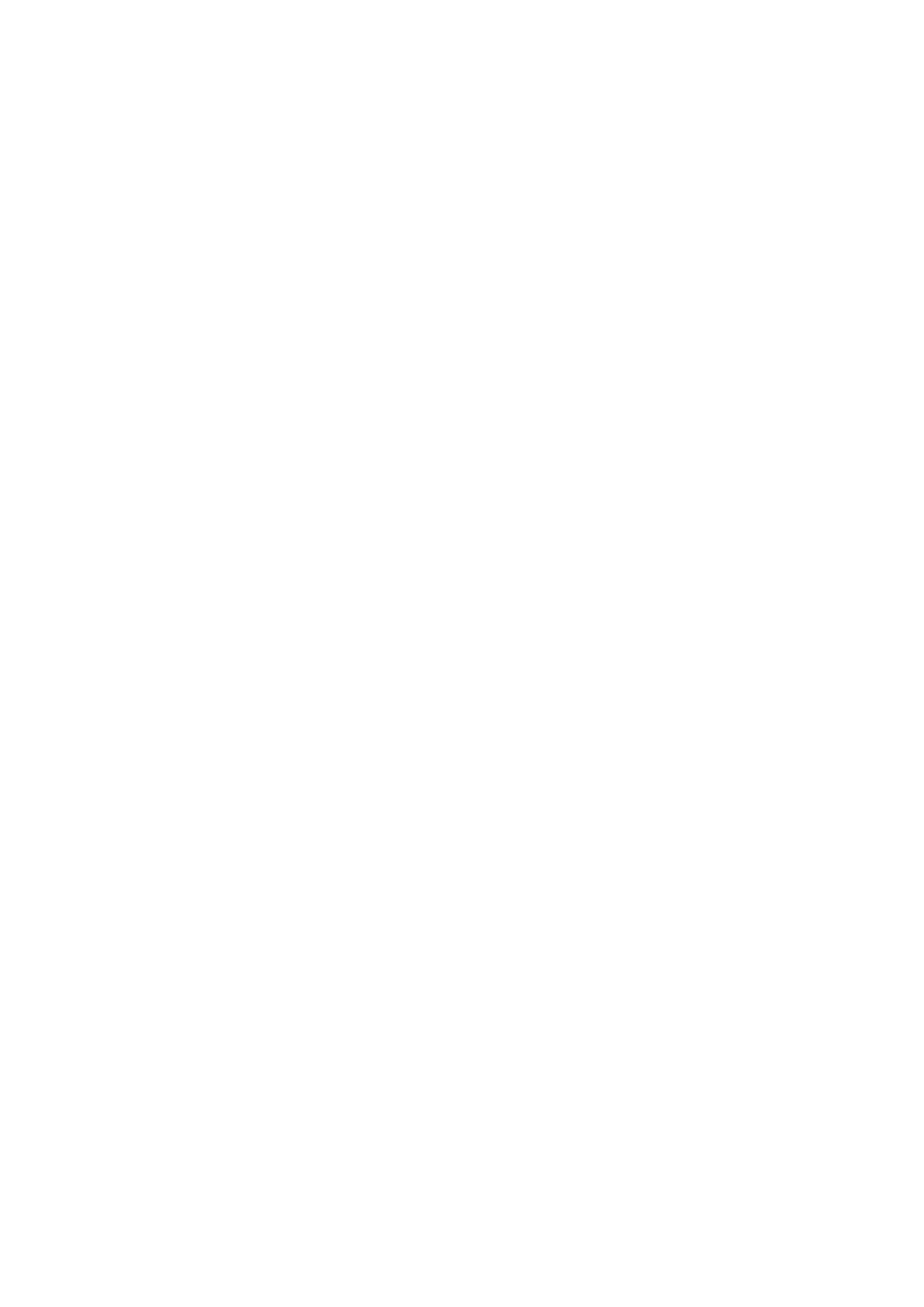

# **Motor Accident Injuries (Premiums and Administration) Amendment Regulation 2020 (No 1)**

**Subordinate Law SL2020-11**

made under the

**[Financial Management Act 1996](http://www.legislation.act.gov.au/a/1996-22) and the [Motor Accident Injuries Act](http://www.legislation.act.gov.au/a/2019-12) 2019 and the [Road Transport \(General\) Act](http://www.legislation.act.gov.au/a/1999-77) 1999 and the [Road Transport \(Public Passenger](http://www.legislation.act.gov.au/a/2001-62)  [Services\) Act 2001](http://www.legislation.act.gov.au/a/2001-62)**

### **Contents**

| Page |
|------|
|      |
|      |
|      |
|      |

J2019-1701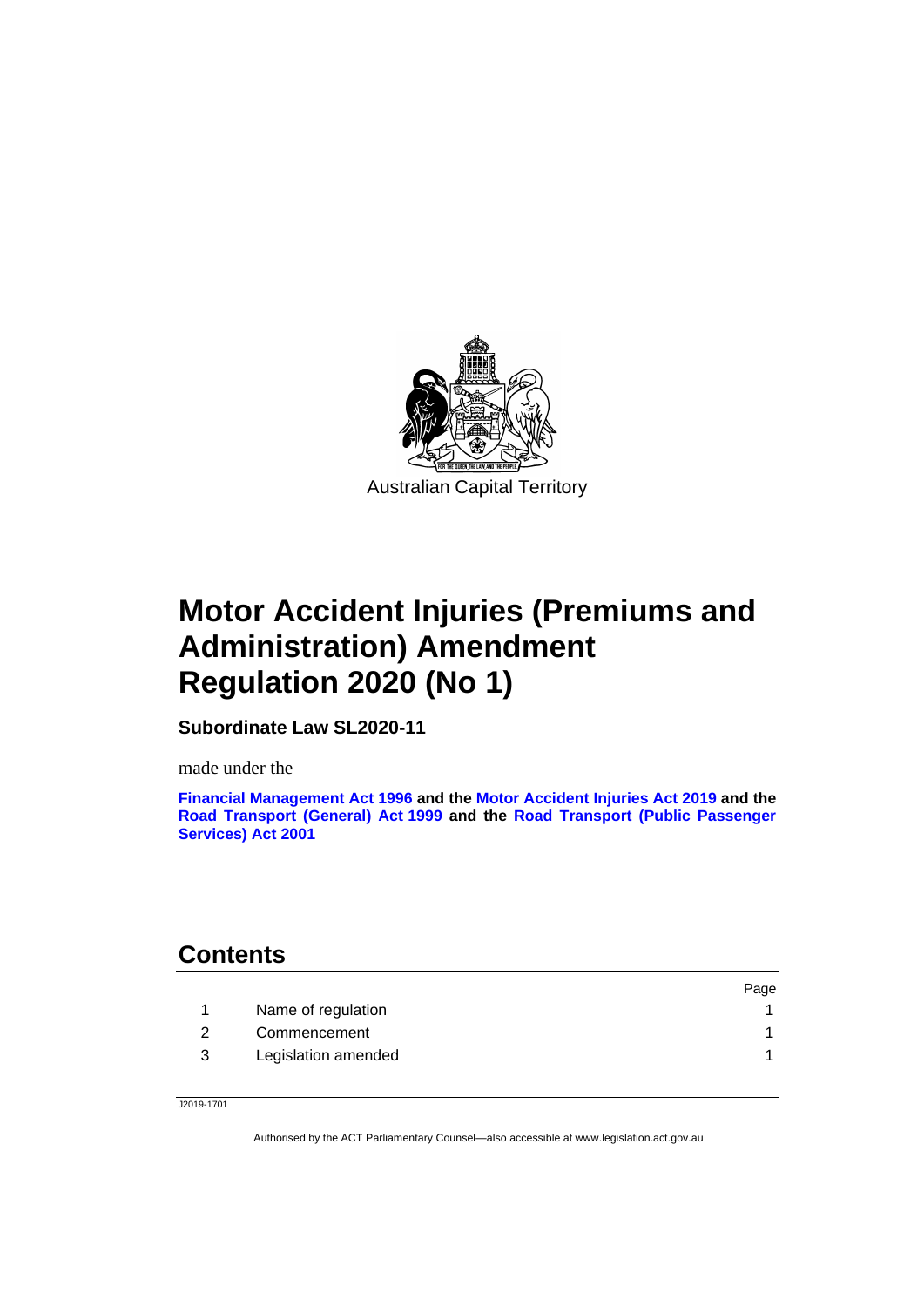#### **Contents**

| 4                 | Section 7 (2), new note |                                                                             |   |  |
|-------------------|-------------------------|-----------------------------------------------------------------------------|---|--|
| 5                 | New section 7 (2A)      |                                                                             |   |  |
| 6                 | New section 9 (1A)      |                                                                             |   |  |
| 7                 | Section 9 (1A)          |                                                                             |   |  |
| 8                 | New parts 3A to 3C      |                                                                             |   |  |
| 9                 |                         | New section 23 (1A)                                                         | 4 |  |
| <b>Schedule 1</b> |                         | <b>Consequential amendments</b>                                             | 5 |  |
| <b>Part 1.1</b>   |                         | <b>Financial Management Regulation 2005</b>                                 | 5 |  |
| <b>Part 1.2</b>   |                         | <b>Road Transport (Offences) Regulation 2005</b>                            | 6 |  |
| <b>Part 1.3</b>   |                         | <b>Road Transport (Public Passenger Services)</b><br><b>Regulation 2002</b> | 7 |  |

contents 2 Motor Accident Injuries (Premiums and Administration) Amendment Regulation 2020 (No 1)

SL2020-11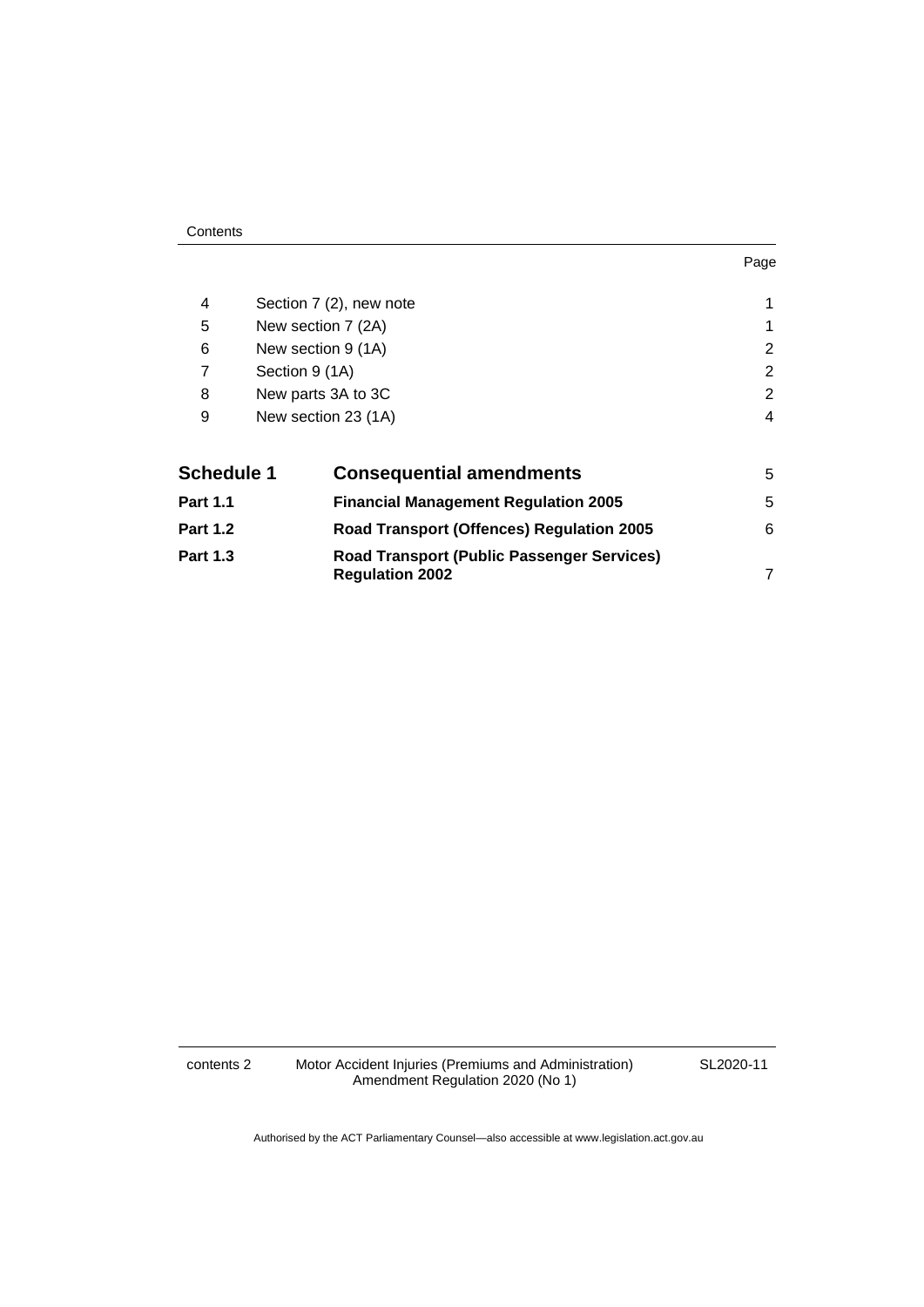<span id="page-4-4"></span><span id="page-4-3"></span><span id="page-4-2"></span><span id="page-4-1"></span><span id="page-4-0"></span>

|                                            |           | <b>Name of regulation</b>                                                                                                                                                                                            |  |  |  |  |
|--------------------------------------------|-----------|----------------------------------------------------------------------------------------------------------------------------------------------------------------------------------------------------------------------|--|--|--|--|
|                                            |           | This regulation is the Motor Accident Injuries (Premiums and<br>Administration) Amendment Regulation 2020 (No 1).                                                                                                    |  |  |  |  |
| $\boldsymbol{2}$                           |           | <b>Commencement</b>                                                                                                                                                                                                  |  |  |  |  |
|                                            | (1)       | This regulation (other than sections 4 and 7) commences on the day<br>after its notification day.                                                                                                                    |  |  |  |  |
|                                            |           | <b>Note</b><br>The naming and commencement provisions automatically commence on<br>the notification day (see Legislation Act, s 75 (1)).                                                                             |  |  |  |  |
|                                            | (2)       | Sections 4 and 7 commence on the later of-                                                                                                                                                                           |  |  |  |  |
|                                            |           | (a)<br>the commencement of the Motor Accident Injuries (ACAT Costs<br>Orders) Regulation 2020, section 3; and                                                                                                        |  |  |  |  |
|                                            |           | the commencement of this regulation, section 3.<br>(b)                                                                                                                                                               |  |  |  |  |
| $\mathbf{3}$<br><b>Legislation amended</b> |           |                                                                                                                                                                                                                      |  |  |  |  |
|                                            |           | This regulation amends the Motor Accident Injuries (Premiums and<br><b>Administration</b> ) Regulation 2019.                                                                                                         |  |  |  |  |
|                                            |           | <b>Note</b><br>This regulation also amends other legislation (see sch 1).                                                                                                                                            |  |  |  |  |
| 4                                          |           | Section 7 (2), new note                                                                                                                                                                                              |  |  |  |  |
|                                            |           | insert                                                                                                                                                                                                               |  |  |  |  |
|                                            |           | <b>Note</b><br>Also, the indexation day for an amount that is to be AWE indexed<br>mentioned in the Motor Accident Injuries (ACAT Costs Orders)<br>Regulation 2020, s 6 (3) is 1 October (see that regulation, s 5). |  |  |  |  |
| 5                                          |           | New section 7 (2A)                                                                                                                                                                                                   |  |  |  |  |
|                                            |           | insert                                                                                                                                                                                                               |  |  |  |  |
|                                            | (2A)      | The indexation day for the amount mentioned in section $13C$ (c) that<br>is to be AWE indexed is 1 October.                                                                                                          |  |  |  |  |
|                                            | SL2020-11 | Motor Accident Injuries (Premiums and Administration)<br>page 1<br>Amendment Regulation 2020 (No 1)                                                                                                                  |  |  |  |  |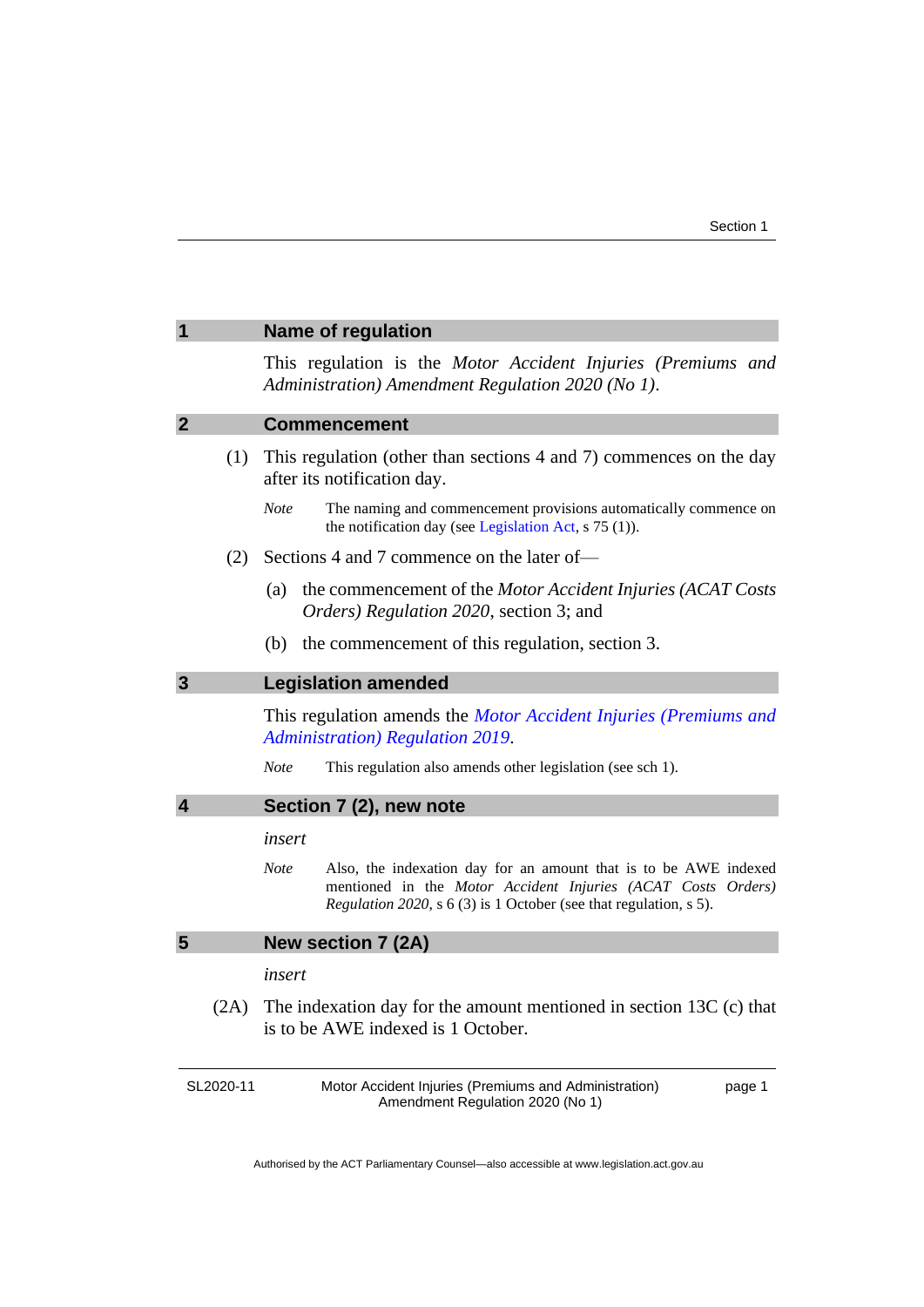#### <span id="page-5-0"></span>**6 New section 9 (1A)**

#### *insert*

(1A) This section also applies to an AWE indexed amount mentioned in section 13C (c).

<span id="page-5-1"></span>**7 Section 9 (1A)**

*substitute*

- (1A) This section also applies to an AWE indexed amount mentioned in the following sections:
	- (a) section 13C (c);
	- (b) *Motor Accident Injuries (ACAT Costs Orders) Regulation 2020*, section  $6(3)$ .

<span id="page-5-2"></span>**8 New parts 3A to 3C**

*insert*

### **Part 3A Quality of life benefits**

### **13A WPI taken to be 10% in certain circumstances prescribed requirements—Act, s 133 (1) (b) (i)**

The injured person must—

(a) have a current recovery plan under which the injured person requires ongoing treatment and care; and

SL2020-11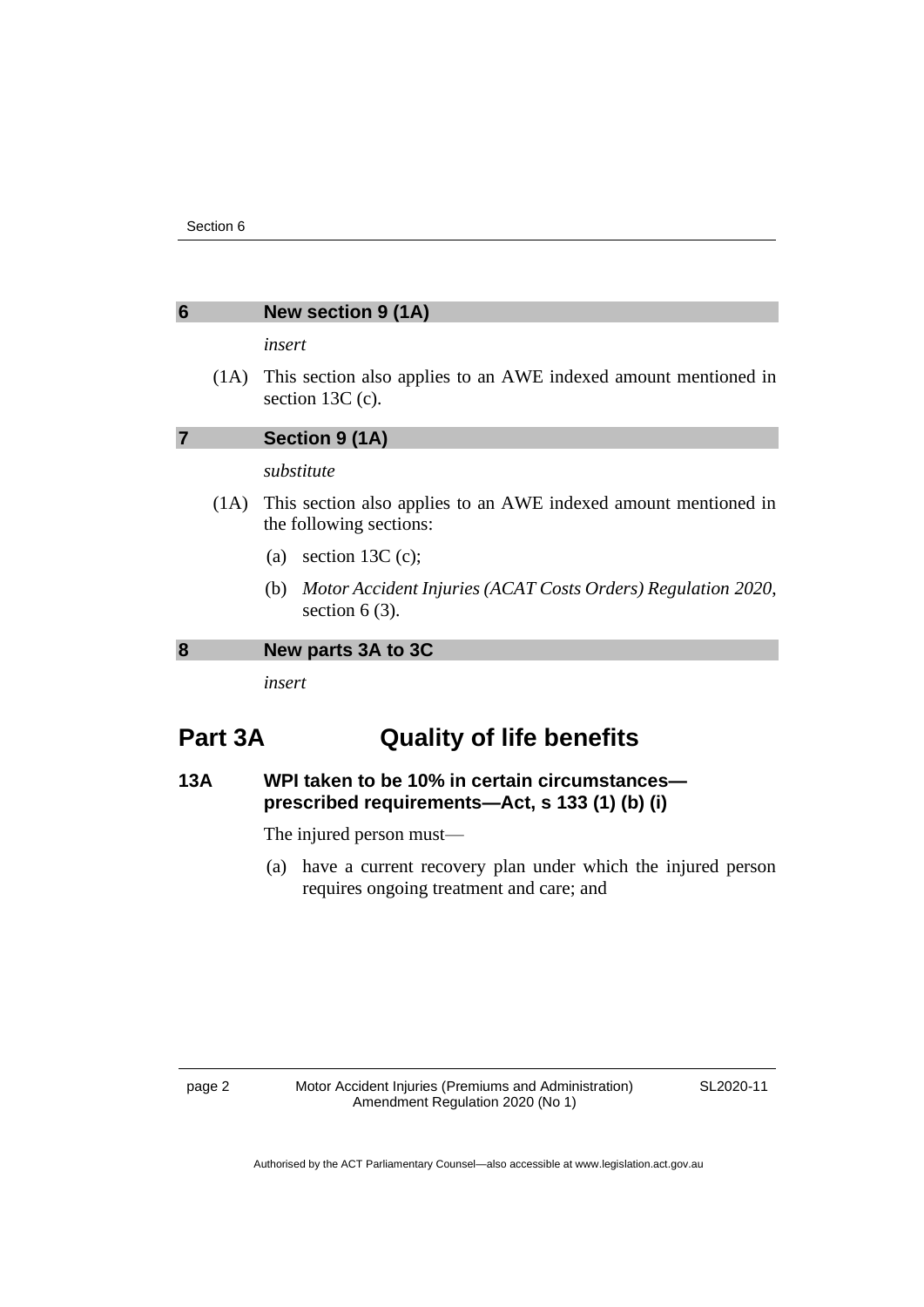(b) be undergoing treatment and care that has been approved by the relevant insurer in accordance with the Act.

#### **Example—treatment and care that is ongoing**

regular occupational therapy and speech pathology sessions

*Note* Under the [Act,](https://www.legislation.act.gov.au/a/2019-12/) s 124, an injured person's recovery plan must state the treatment and care approved by the relevant insurer as reasonable and necessary treatment and care for the person.

### **Part 3B Medical treatment**

#### **13B Medical treatment—Act, s 221, def** *medical treatment*

- (1) Treatment provided by a health practitioner is prescribed, other than the following treatment:
	- (a) dental treatment not provided by a dentist registered as a dental specialist with the Dental Board of Australia;
	- (b) optometry other than post-operative treatment following surgery by a registered medical practitioner;
	- (c) paramedicine.
	- *Note Health practitioner*—see the [Legislation Act,](http://www.legislation.act.gov.au/a/2001-14) dictionary. *Medical practitioner*—see the [Legislation Act,](http://www.legislation.act.gov.au/a/2001-14) dictionary.
- (2) In this section:

*Dental Board of Australia* means the National Health Practitioner Board continued for the dental health profession under the *[Health](https://www.legislation.act.gov.au/sl/2018-166/)  [Practitioner Regulation National Law Regulation 2018](https://www.legislation.act.gov.au/sl/2018-166/)*, section 4.

SL2020-11

page 3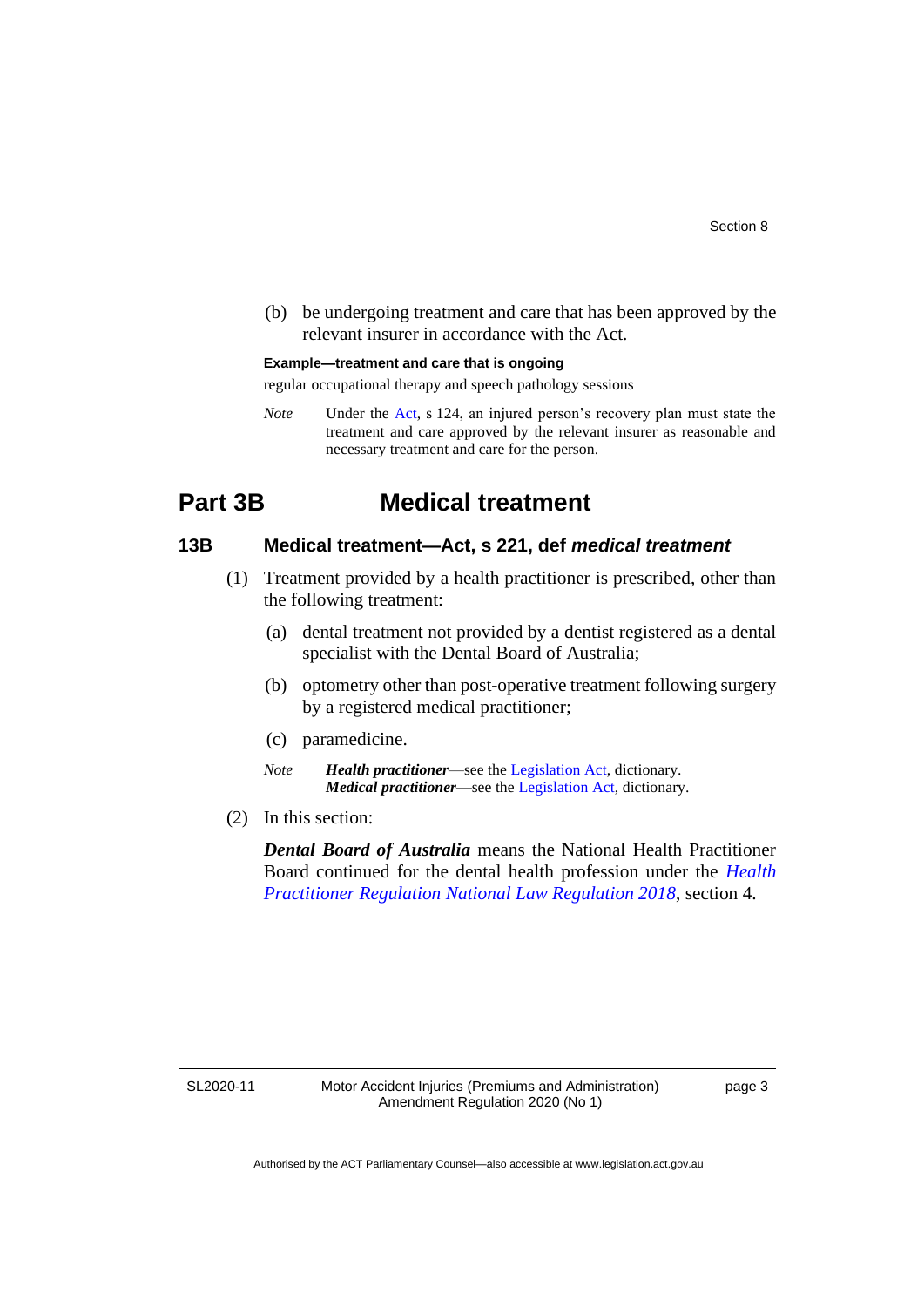### **Part 3C Motor accident claims**

#### **13C Mandatory final offer accepted—costs—Act, s 266 (2)**

If a mandatory final offer for at least \$30 000 but not more than \$50 000 is accepted, costs (including disbursements) must—

- (a) be worked out on a party and party basis; and
- (b) be paid by the insurer; and
- (c) not exceed \$5 000 AWE indexed.

#### <span id="page-7-0"></span>**9 New section 23 (1A)**

*insert*

(1A) An offence against this section is a strict liability offence.

page 4 Motor Accident Injuries (Premiums and Administration) Amendment Regulation 2020 (No 1)

SL2020-11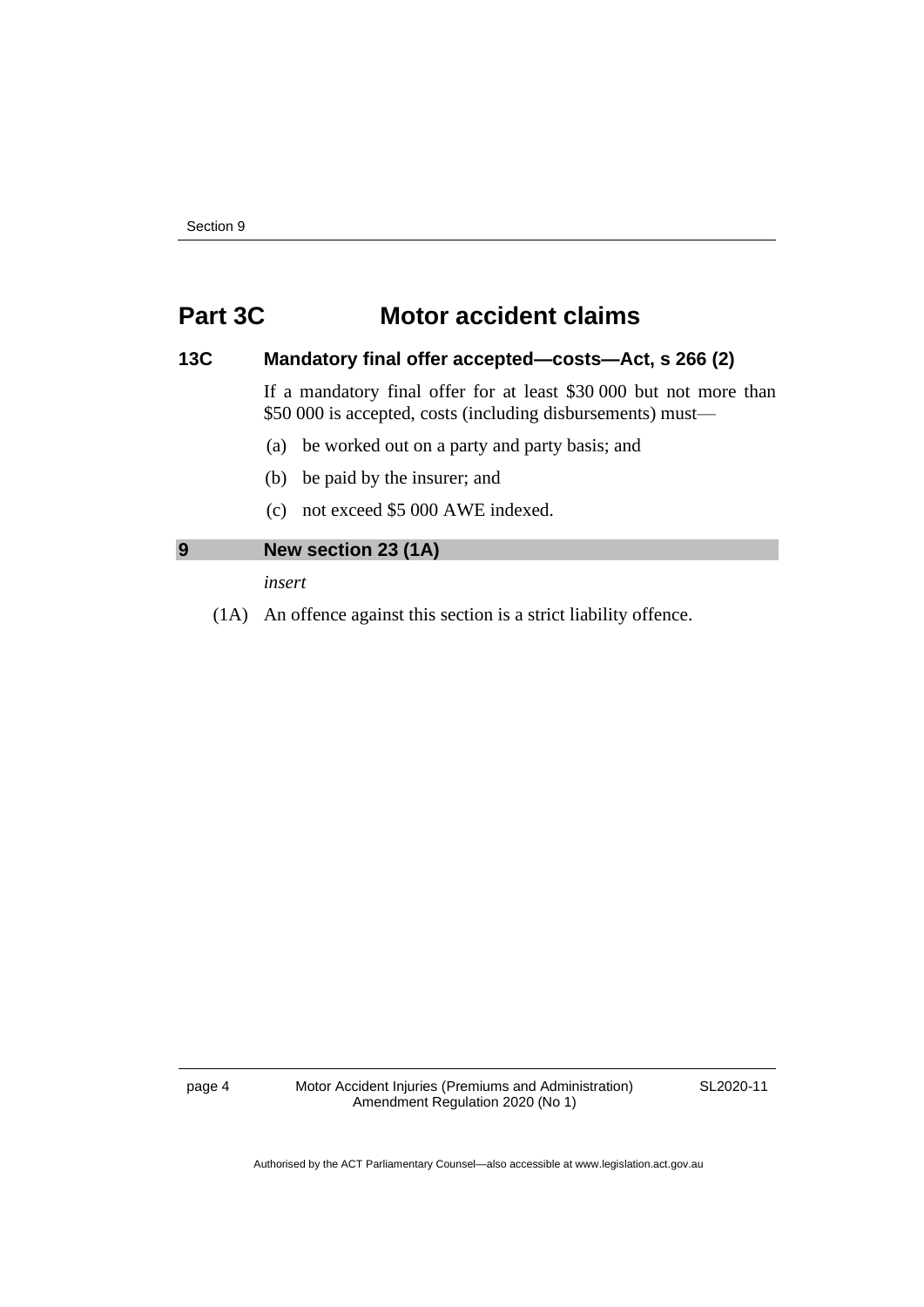# <span id="page-8-0"></span>**Schedule 1 Consequential amendments**

<span id="page-8-1"></span>(see s 3)

## **Part 1.1 Financial Management Regulation 2005**

**[1.1] Section 5**

*insert*

• CTP regulator

SL2020-11

Motor Accident Injuries (Premiums and Administration) Amendment Regulation 2020 (No 1)

page 5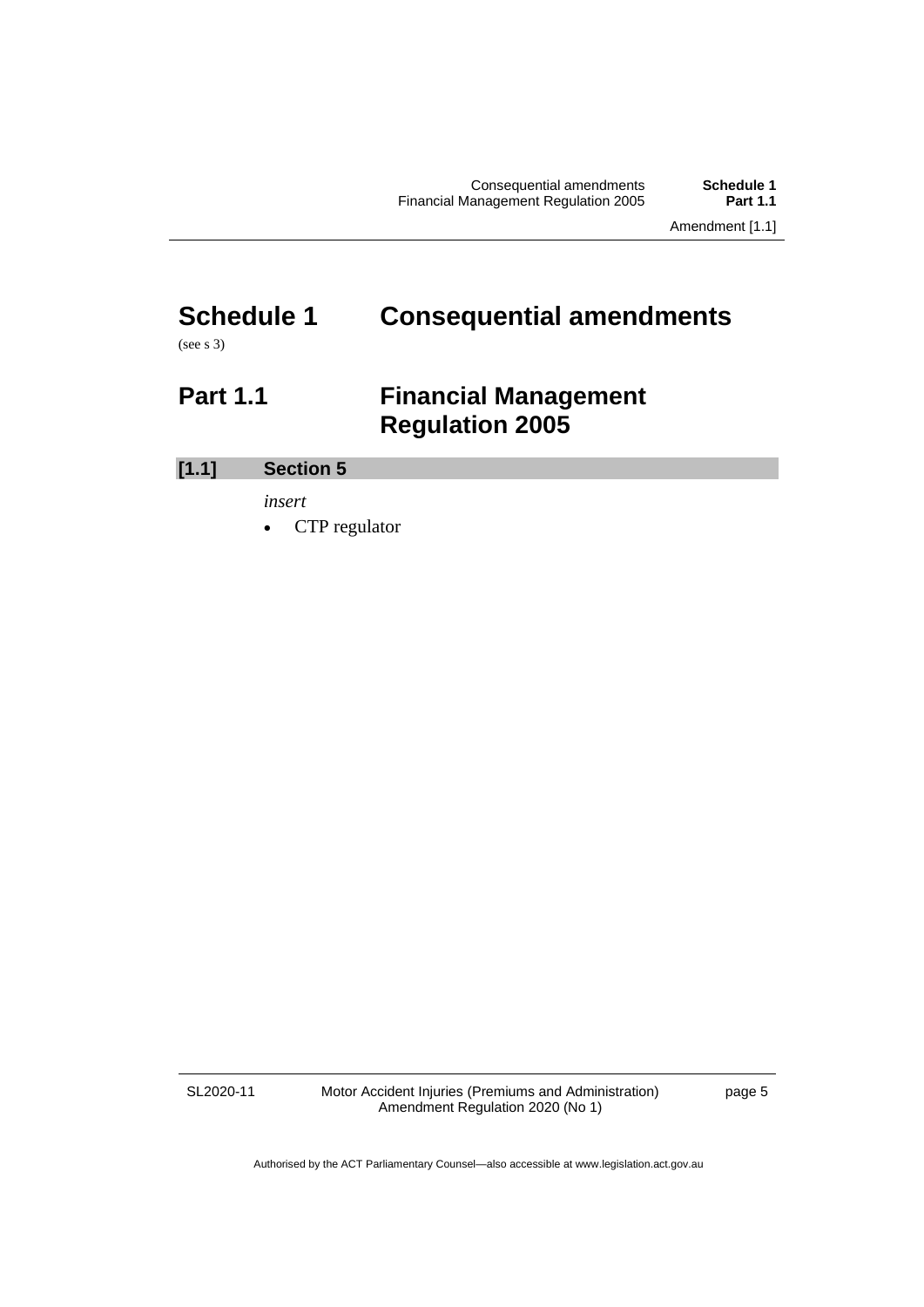| Schedule 1      | Consequential amendments                  |  |  |
|-----------------|-------------------------------------------|--|--|
| <b>Part 1.2</b> | Road Transport (Offences) Regulation 2005 |  |  |
| Amendment [1.2] |                                           |  |  |

## **Part 1.2 Road Transport (Offences) Regulation 2005**

**[1.2] Schedule 1, part 1.2E**

*substitute*

## **Part 1.2E Motor Accident Injuries (Premiums and Administration) Regulation 2019**

| column 1<br>item | column 2<br>offence provision | column 3<br>short description                                              | column 4<br>offence<br>penalty (pu) | column 5<br>infringement<br>penalty (\$) | column 6<br>demerit<br>points |
|------------------|-------------------------------|----------------------------------------------------------------------------|-------------------------------------|------------------------------------------|-------------------------------|
|                  | 23(1)                         | licensed insurer not pay amount in<br>collection notice on/before due date | 20                                  |                                          |                               |

<span id="page-9-0"></span>page 6 Motor Accident Injuries (Premiums and Administration) Amendment Regulation 2020 (No 1) SL2020-11